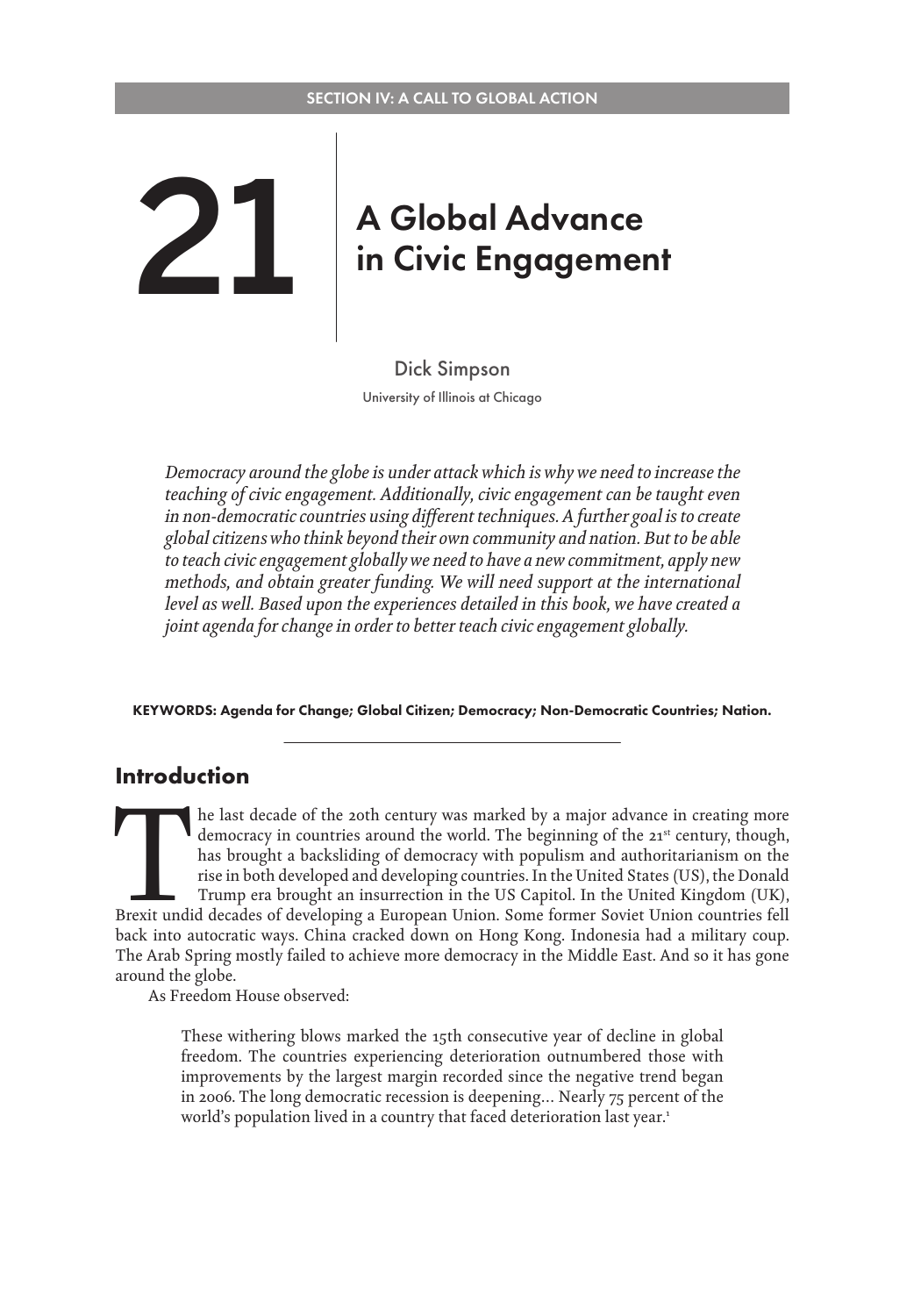<span id="page-1-0"></span>

Source: *Freedom in the World 2021,* Freedom House; For past editions of *Freedom in the World* and more information on the report methodology, visit [freedomhouse.org.](http://freedomhouse.org)

The 15-year decline in democracy and the global increase in authoritarian tendencies needs to be countered, as Lynn Pasquerella has written in the foreword of this book, by "renewed global leadership and solidarity among democratic states." She further urges that colleges and universities demonstrate "the value of civic education in safeguarding democracy and countering authoritarianism." As the report on "The Role of Education in Taming Authoritarian Attitudes" from Georgetown University argues, "higher education is the cornerstone of successful democracies not easily shaken by authoritarian threats."<sup>2</sup>

As Steven Smith wrote in the preface to this book, "Given the volatility and unpredictability of different country politics, active citizenship becomes increasingly important for the future of democracy and good governance. Citizens participating in their communities through the electoral process and civil society organizations are critical to the building of social capital and effective public policies. This active citizenship requires comprehensive and informed civic education through elementary and secondary schools and higher education institutions." Thus, the development of civic engagement globally using techniques appropriate and effective in each country is essential.

As the authors in this book have written repeatedly, it is necessary to educate every generation about democracy and to provide them the skills and values of democracy. We do this to maintain democracy because democratic citizens are not just born—they learn to become citizens through education and engaged participation in the democratic process. In this book we focus especially on how colleges and universities can be active in reversing rising challenges to democracy and the low participation across the world. If we fail in our mission, our countries face backsliding into the authoritarianism and disregard for human rights once again[.3](#page-9-0)

Dmitry Lanko from his work in Russia adds that "Teaching civic engagement in international relations involves helping students to develop the skill to think beyond oneself, one's community, and even one's country."[4](#page-9-0) Creating global citizens requires us to help students engage meaningfully with other people, places, and events. Thus, our authors work on establishing a global classroom and developing innovative new experimental methods which enlarge students' development as both national and global citizens in ways that can be duplicated in different circumstances. The purpose of this book has been to provide "a set of evidence-based best practices in how to foster civic knowledge, skills, and dispositions" which can guide the development of these different courses and education programs[.5](#page-9-0)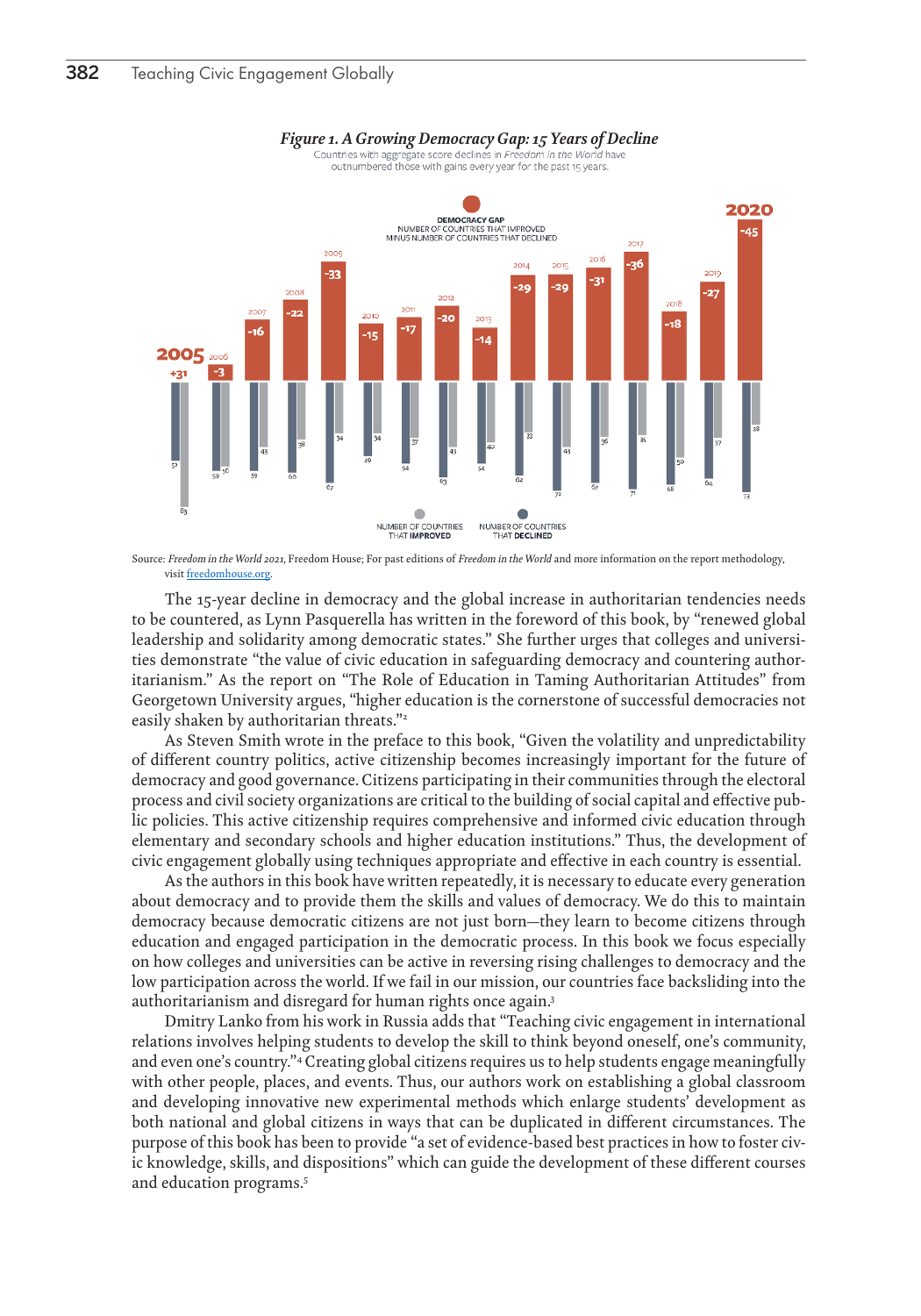<span id="page-2-0"></span>There is an especially great need for civic engagement education globally now. Even where democracies exist, such as in the US and Europe, there is a need for reforming undemocratic features like the Electoral College and the US Senate's use of the filibuster. A recent survey by the [Pew](https://www.pewresearch.org/global/2021/03/31/many-in-us-western-europe-say-their-political-system-needs-major-reform/) [Research Center](https://www.pewresearch.org/global/2021/03/31/many-in-us-western-europe-say-their-political-system-needs-major-reform/) found that "roughly two-thirds of adults in France and the US, as well as about half in the United Kingdom, believe their political systems need major changes or need to be completely reformed." As many as two-thirds of Americans believe "most politicians are corrupt…. And those who say most politicians are corrupt are much more likely to think their political systems need serious reform.["6](#page-9-0) The Pew Center further found that trust in government across most Western democracies surveyed was only about 50% and only the same percentage think that "ordinary people, can do a lot to influence the government.["7](#page-9-0)

Given the growth of autocracies, populism, and the lack of trust in government even in established democracies, the task of strengthening democracy around the world is especially crucial in the coming decade following the COVID-19 global pandemic. The pandemic, and the economic recession which it caused, demonstrated the failure of governments around the world to safeguard and protect their citizens. Central to the task of rebuilding, reforming, and strengthening our countries is increasing civic engagement by youth—especially high school and college students. In many countries, they lack civic knowledge, skills, and motivation. Our task is to change that condition.

Any program of teaching for democracy must be done across disciplines, across universities, and across the globe. It will require a concerted effort, but it will take different forms in different countries. It will also take "scaffolding learning or successively building upon students' civic knowledge, skills, and attitudes throughout their schooling.["8](#page-9-0) It can't be done by a single faculty member or accomplished in a single course. But as the assessment of the courses and programs around the world represented in this book demonstrates, major gains can be made when they are done intentionally.

## **Call to Action**

One of Lenin's books is entitled: *What is to be done?[9](#page-9-0)* That question confronts us today. There is overwhelming evidence that democracy is in trouble in different countries around the world. And whether or not a country is currently democratic, there is a need to provide civic education. Educators have been particularly concerned to develop a "toolbox" of effective instructional techniques for teaching citizenship[.10](#page-9-0)

As the chapters in this book illustrate, there is a growing effort in all parts of the world to increase civic engagement. These experiments allow us to share insights and best practices on an ever-expanding basis. Civic education efforts have progressed from just a few courses in selected disciplines like political science, urban planning, or social work to coursework across the disciplines and campus-wide. Efforts to teach civic engagement are expanding across universities and through multi-university efforts like Model United Nations or the National Student Issues Convention in the US. We even have reached the stage where explicit collaboration across countries is also possible. New technologies like Skype and Zoom make this collaboration easier as several chapters in this book illustrate.

The level of civic participation depends upon many different factors beyond the classroom, such as appeals by candidates, political parties, and social movements. But civic engagement education can make a critical contribution to building civic society. While there are different challenges in our local communities and countries, civic engagement efforts in our universities and community colleges are beginning to have real and measurable effects as demonstrated in the reports in our book.

To use my own campus, the University of Illinois at Chicago (UIC), as an example, we have increased student voter registration by several hundred percent over the last decade since we began concerted planned civic engagement efforts across the university. Our rate of student voter registration grew from 58% to 71%, and student voting grew from 41% to 55% between 2012–2016. They increased again to 20,629 registered voters and 67% student voting in 2020. Comparable data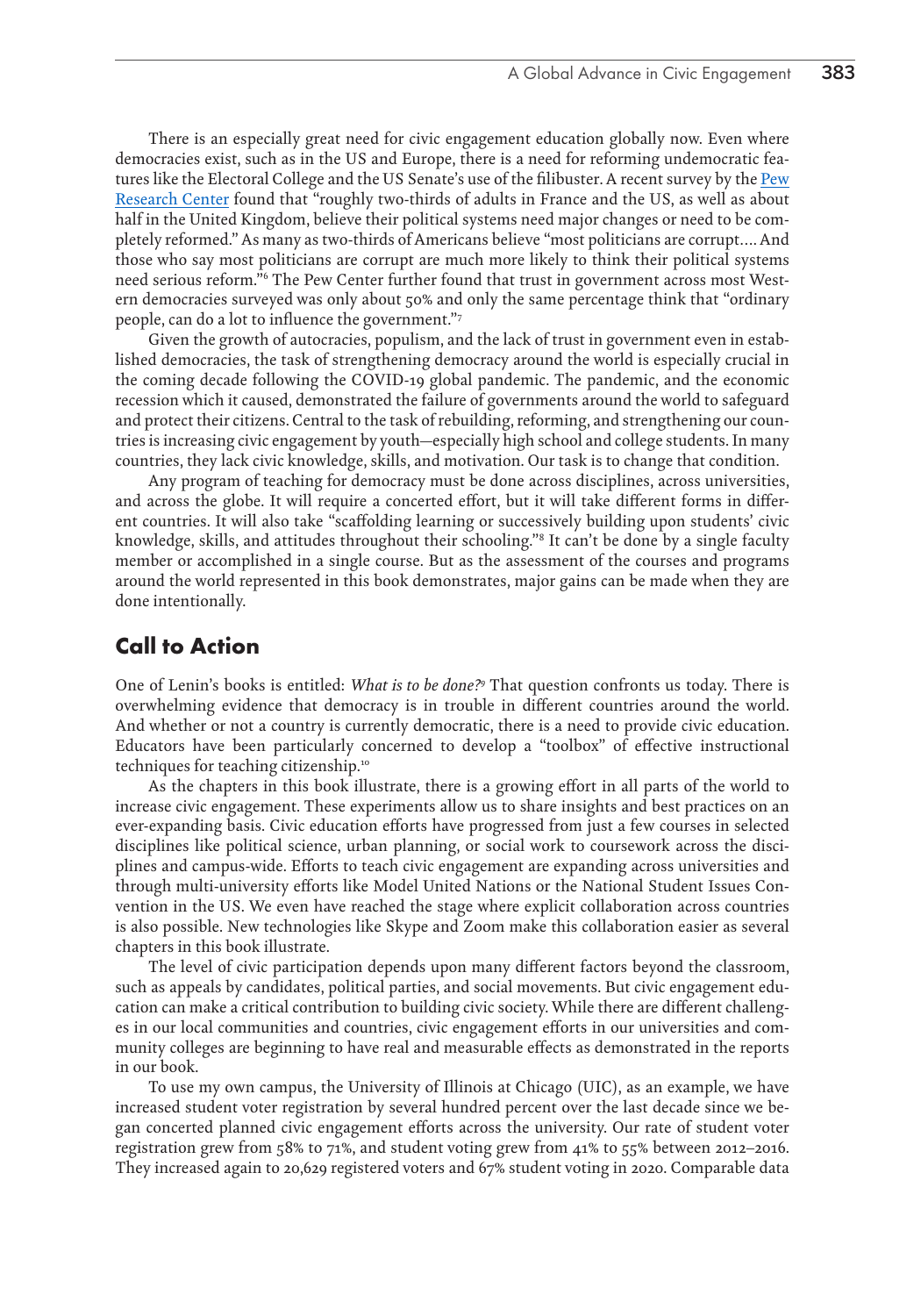<span id="page-3-0"></span>from many campuses in the US prove that teaching civic engagement and providing curricular and co-curricular civic engagement opportunities make concrete differences in civic outcomes.<sup>[11](#page-9-0)</sup> As several chapters in this text demonstrate, the positive benefits of embedding civic engagement education into higher education also can be seen on campuses across the globe.

This book is unique because it documents the focused civic engagement efforts in different countries—from so-called developed democracies to autocratic countries and failed democracies that have slid back towards autocracy. Civic engagement efforts and experiments over the last decade have made it possible to undertake successful civic engagement education in autocratic countries like China and Russia, more conservative countries like Singapore, and developing countries like Belize and Guatemala. It is also possible for college students in one country to engage successfully in experiences in other countries through study abroad programs and joint distance learning classes. Students then bring those new-found experiences, commitments, and understandings back with them to their home countries and communities.

In the US, efforts to promote civic engagement of college students have increased since the publication of *Educating for Democracy* in 2007[12](#page-9-0) and *A Crucible Moment* in 2012.[13](#page-9-0) Civic engagement efforts have been further documented by the previous books in this series of *Teaching Civic Engagement* that the American Political Science Association initiated in 2013.[14](#page-9-0) *Teaching Civic Engagement Globally* joins that literature in documenting the advances in civic engagement and offering new ideas to teachers around the world to help them to implement civic engagement programs that best fit their local and national situations. It shows how civic engagement education can happen in any country's community colleges, high schools, four-year liberal arts colleges, technical schools, and research universities. We expect that the publication of ideas on future teaching civic engagement globally will lead to an expansion in journal articles and books so that future students can benefit and so the dismal decline of democracies can be reversed.

However, for now, there are still major gaps in civic engagement education globally. For instance, the low level of teaching civic engagement in vocational schools and community colleges, as opposed to what is available at traditional high schools and colleges, is acute. In the US, many individual community colleges and professors have promoted service-learning and are moving to civic engagement. Some national organizations like The Citizens Campaign are launching exper-iments in civic engagement education at community colleges.<sup>[15](#page-9-0)</sup> But these community college programs are still only beginning to be developed. Similarly, almost no civic engagement education is provided at vocational schools around the world. This situation needs to change if we are to spread education for democracy to the youth and future citizen-leaders.

Another example of efforts to significantly expand civic engagement education at the elementary to high school level is CIVIX Now, a "national cross-partisan coalition of over 100 organizations focused on improving our nation's K-12 in and out-of-school civic education."[16](#page-9-0) One of CIVIX Now's projects is to encourage states to adopt formal civic engagement education courses in elementary and high schools as a requirement of graduation. This legislation is an attempt to close the gap between states with little civic education and states with better programs as a way to secure additional funding from the federal government to make civic education a priority as STEM (Science, Technology, Engineering, and Math) education is currently. There are, of course, significant gaps between the level of civic engagement in different countries. These parallel a major difference between states in the US which require civic engagement education courses to graduate high school and those that do not.

This example illustrates that our challenge is not simply a matter of developing and sharing pedagogy. A political effort is also required to get government sponsorship and resources for the effort.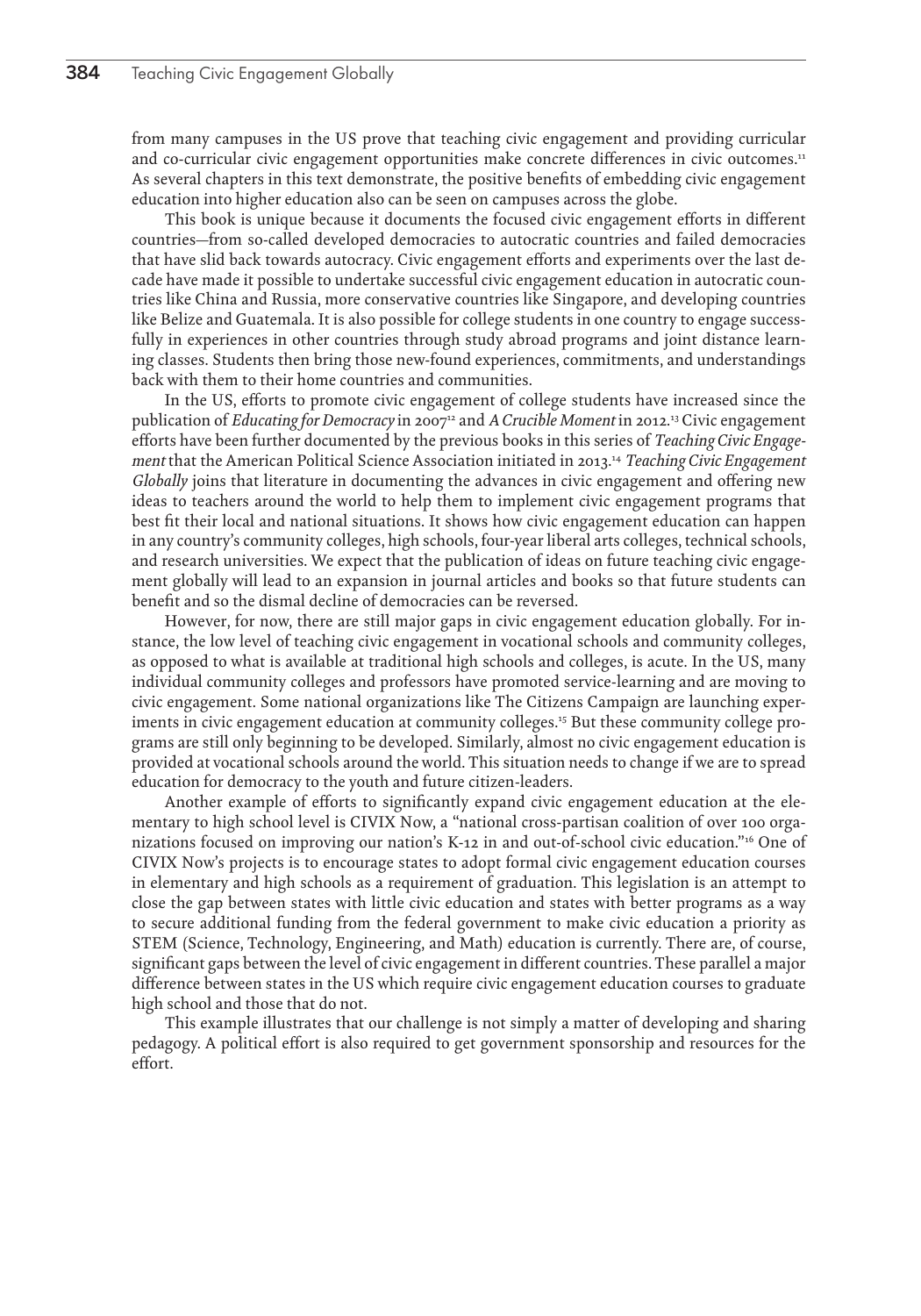## <span id="page-4-0"></span>**What is Happening in Civic Engagement Education Today?**

One of the primary purposes of this book has been to survey teaching civic engagement projects which are happening around the world. We wanted to highlight the teaching of global and international affairs in a way to move beyond simply knowing facts like the location of a country on a map or simple information like a country's governmental form and structure.

There is a major effort underway to teach in different countries the knowledge, skills, and motivation to be effective citizen participants. Of course, this is done differently in established democracies, autocracies, developing democracies, and failed democracies. Different methods are required to build and employ social capital effectively under different regimes. Yet our overall goal must be to support and reform governments so as to involve citizens positively in their communities, societies, and governance. In this book we seek to catalogue some of the myriad ways in which civic engagement is taught. Whatever our circumstances, we can learn from these experiments and adapt them to our classes, colleges, and universities.

Since there is no global index or encyclopedia of civic engagement, we began the basic task of describing the state of affairs in our world today as we move into the post-pandemic era. This is particularly important as we begin the task of rebuilding our economies, societies, and governments after the pandemic and the economic recession that it caused. Simply documenting successful efforts helps others to adopt best practices rather than having to reinvent the wheel.

The advantage of this approach is that it also allows us to describe interventions which may be effective in diverse countries and to suggest improvements that may make those interventions more successful. It adds to our toolbox and widens the lens with which we view civic engagement education.

In addition, we undertake at this stage of development an objective evaluation of various efforts to teach civic engagement using both quantitative and qualitative methods. We judge and measure the degree to which these interventions from classes, workshops, community campaigns, and creative techniques help to create better citizens and improve communities and societies more broadly. It is not enough to report what we have done; we also need to provide an assessment of the successes and weaknesses of different techniques.

From this accounting, it becomes immediately clear that no single intervention, workshop, class, or project by itself can help students to become the most effective citizens and leaders possible. Even in universities that take teaching civic engagement as one of their primary missions, a single intervention cannot accomplish this task. We not only map the effect of each technique, but where multiple interventions are used, report their overall success. In general, we find that no one class or exercise is sufficient, but efforts across disciplines and across the entire university or college are the most effective in improving concrete outcomes like higher levels of voting and participation.

In section I, we appreciate the differences in such countries as the UK, China, Brazil, Singapore, and the United States in their history and in their degree of openness to civic engagement. The authors demonstrate that the techniques which work in any one country must be responsive to different cultures and societies and modified accordingly. Yet, there are useful lessons from each to be applied to others.

Each country has a slightly different history of teaching democracy. For instance, as Craig discusses in chapter 5, in the UK, Oxford and Cambridge originally had an elitist and paternalistic approach to training the elite who ran the country and British empire. Today, there is broader citizenship education for all citizens. There is a near universal need for civic engagement education advocates and new methods in all countries.

This section focuses upon our role as educators in fostering civic engagement among all our students in different countries. We define this civic engagement education as "an evidence-based pedagogy which includes a wide range of activities … that develop knowledge about the community, its systems, and its problems, seek constructive solutions to these problems…build skills to enable students to pursue these solutions…[and] to build a sense of efficacy that one's voice and actions matter.["17](#page-9-0)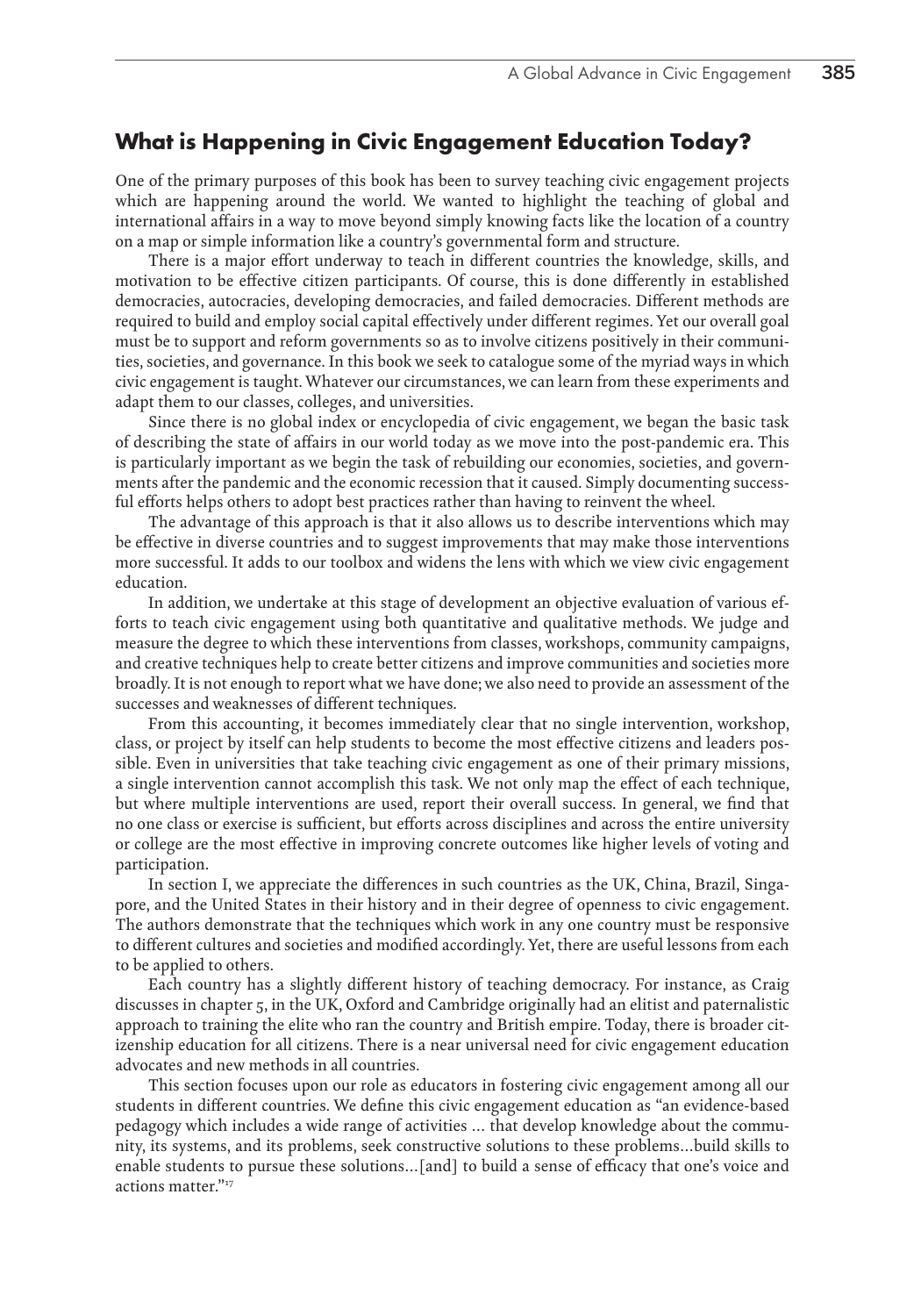Section II records the wide range of civic engagement pedagogy and begins to assess the successes and challenges of each approach. We learn how students in different countries perceive civic engagement differently and how diverse classroom techniques can enhance their knowledge and skills. Finally, we consider how civic engagement education can teach agency, create a sense of efficacy, and empower our students.

In Section III, we learn about the need to develop educational institutions as opposed to only pursuing individual classroom interventions. New concepts like Work-Integrated Learning and new techniques like the use of theater in Brazil and critical study abroad within communities in The Gambia and Senegal are explored. This section expands civic engagement education for all students through both curricular and co-curricular programs.

Finally, in Section IV we develop a call to global action and an agenda for change for the decade ahead. We consider not only the development of individual students through teaching civic engagement, but also how we teach teachers and change curricula. Our agenda for change ranges from changing our own pedagogy to developing future books and journal articles on critical civic engagement efforts around the world to changing national laws and international norms.

This is only a beginning map of the possibilities for creating a new generation of more active citizens able to reshape the globe into a more democratic and humane world.

# **Priority and Funding**

Perhaps one of the most troubling findings in our book is that there is little recognition and inadequate funding for civic engagement education. However, new campaigns are beginning to increase awareness of the need and importance of civic engagement education. Efforts are underway to increase the funding. For instance, the Civics Secures Democracy Act has been introduced in the US House of Representatives to provide major new funding for civic engagement education on the model by which STEM education has been funded over the last decade in the US.

Some countries provide civic engagement education as part of the regular high school curriculum and fund it accordingly, but most do not. There is no doubt that there is a need to make civic engagement education a priority and to provide adequate funding. This is missing in most countries, today. **Thus, the highest priority on our action agenda is to gain greater recognition of the need for civic engagement education and sufficient funding to provide it to all students.** 

An additional goal of this book is to provide a pedagogical "toolbox" from experiments around the world and examples of "best practices" under different social and political conditions. As educators, administrators, and public officials, we need to know what works and what does not. We also need better assessments of these efforts. As was made evident during the COVID-19 global pandemic, we need "evidence based" policies and techniques to address public health emergencies. This is true of civic engagement education as well.

That is why the commitment of national educational organizations like the American Political Science Association and American Association of Colleges and Universities is so essential. This is true for disciplinary and educational organizations in all countries.

The next steps in improving civic engagement in most countries is the passage of legislation at the national level to adopt the goal of civic engagement education more broadly and implement "best practices" at the university and high school levels. In all countries, there needs to be more attention to developing and implementing quality civic engagement education for all students. Reaching this goal requires legislation and funding at the national and/or local levels.

#### **Training and Rewarding the Teaching of Civic Engagement**

Over the last decade or so there has been a gradual recognition of the importance of teaching civic engagement, especially in response to the increase in authoritarianism and the decrease in democracy around the world. However, while we know much more about "best practices" and exciting experiments than we did a decade ago, there is still the need to train faculty to succeed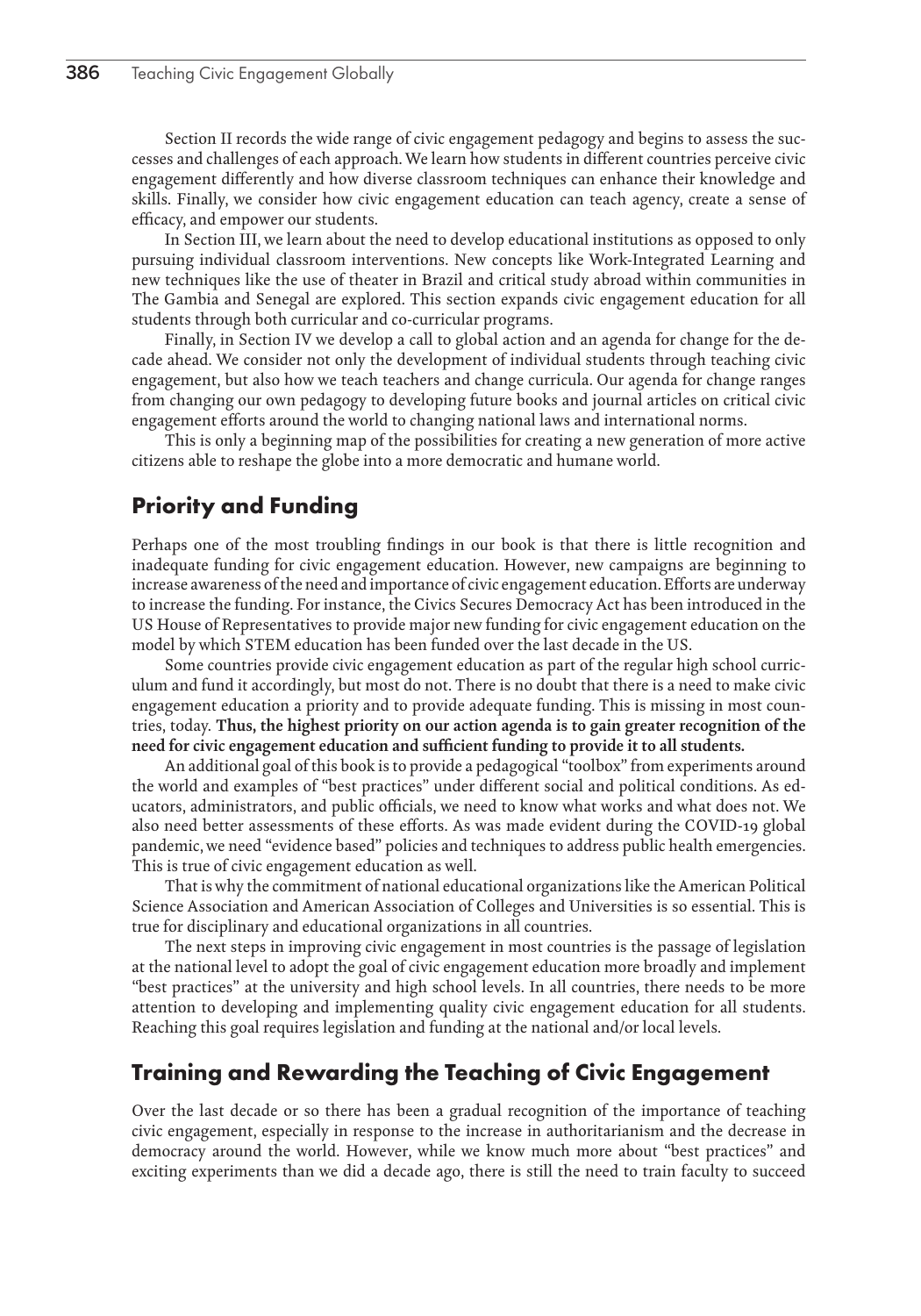<span id="page-6-0"></span>in this work and to provide the resources they need to be effective. So, one priority is to develop the materials and "trainers" to provide faculty the tools they need. However, when faculty do undertake this work, it is usually not well rewarded. Faculty in many colleges are promoted based upon publications they produce or the number of classes they teach. Almost no one is promoted because they have successfully taught civic engagement. The promotion and tenure standards will have to change around the world if more faculty across disciplines are to take the extra time and effort that teaching civic engagement requires. Even more so, teaching civic engagement globally to create more global citizens in the 21<sup>st</sup> century is underdeveloped and under-rewarded. At a minimum, it needs to be counted positively as teaching or service in promotion, tenure, and salary raise decisions.

# **A New International Commitment**

One example of the slowly developing international commitment to civic engagement is that the current UN Youth Declaration adopted in 2018 declares that youth will:

Become active global citizens supporting our peers across their spectrum of needs, from ending poverty in all dimensions, supporting women and girls, to quests for public office and other leadership positions in service of the community. We also proactively demand space for youth in all public fora.

The youth declaration further calls upon governments to back educational efforts:

States to ensure access to quality and culturally-relevant education for all, reaching even the most vulnerable communities, providing the materials and knowledge to cultivate independent learners.

States to integrate Agenda 2030 into all facets of their education curricula, considering informal, nonformal, experiential, service-based and interdisciplinary education as emphasized elements of the learning experience.

**States to consciously design their education systems to enhance global citizenship** by fostering inclusivity, developing leadership, and encouraging innovation and creativity in youth. (emphasis added)<sup>18</sup>

Despite such declarations, international agencies like the United Nations and the World Bank have yet to promote civic engagement education in any meaningful way. If we are to create new global citizens in the next generation, we need an international commitment to do so.

# **Critical Civic Engagement**

As Nicole Webster and other authors in this text make clear, uncritical civic engagement measured by simple performance data like the rate of student voter registration, voting, or service-learning activities is insufficient. This is especially so for global civic engagement where too often actions are considered without regard to structural injustices, "while a critical approach examines the efforts while exploring structural injustices" in the hope of transforming the students into critically aware global citizens and inspiring sustainable community improvements abroad.[19](#page-9-0)

So, this book aspires not only to multiply the global civic engagement opportunities at universities and other educational levels by providing a menu of possible techniques, workshops, and class alternatives. In addition, this text seeks to foster more international cooperative efforts as well as provide faculty and administrators with an appreciation of more critical civic engagement education occurring globally. Hopefully, we can move from surface contact and feel-good experi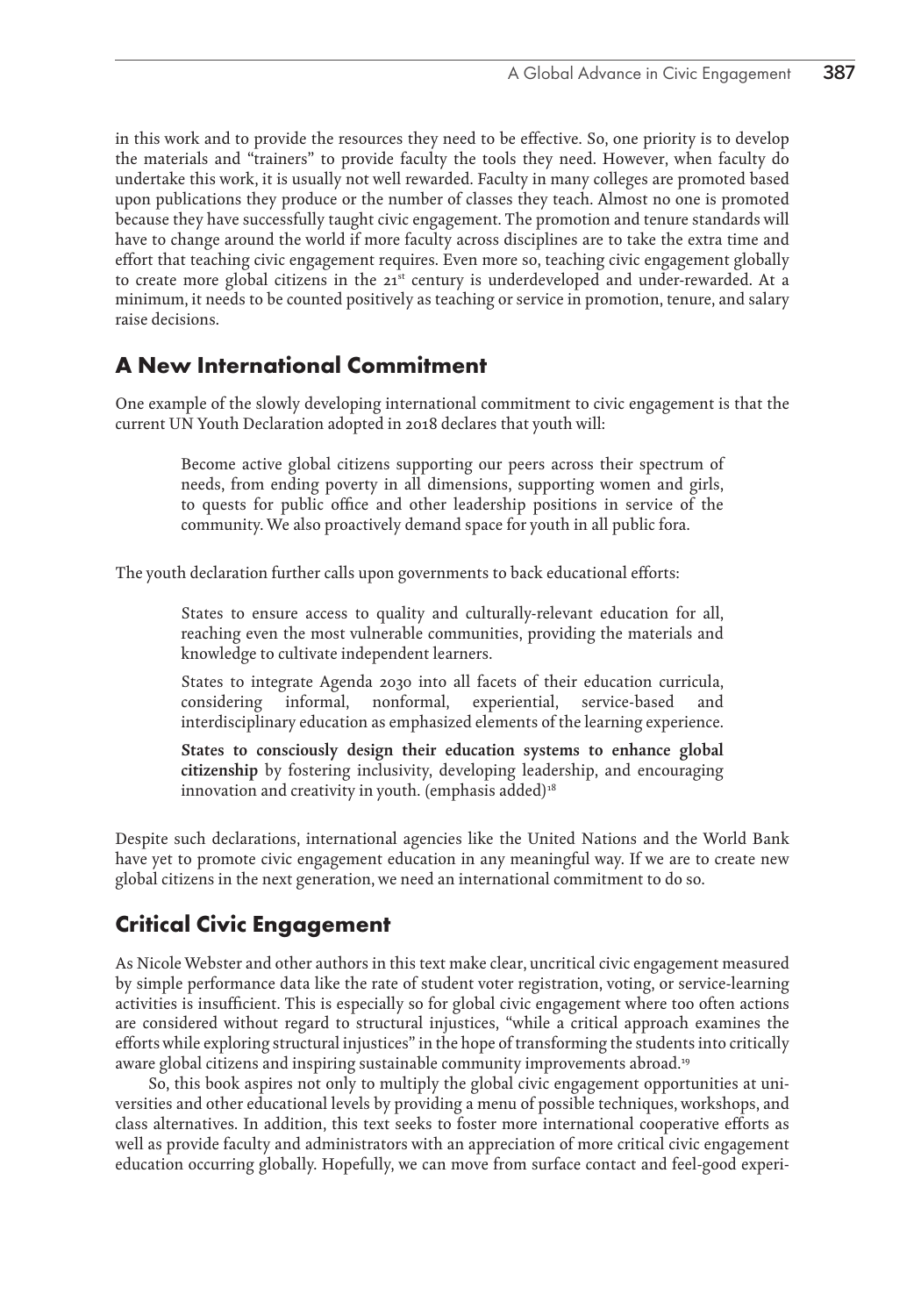<span id="page-7-0"></span>ences to widen student horizons with civic engagement learning activities, creating genuine personal transformations and community enrichment.

As the pandemic and economic recession have taught us, the  $21<sup>st</sup>$  century will be filled with challenges like climate change, institutional racism, sexism, and economic injustice. These challenges cannot be solved by local actions alone. They can be ameliorated only by a global approach. If we are to enlarge democracy, increase citizen empowerment, and oppose populism, we must help our students to become global citizens and leaders.

#### **One Size Doesn't Fit All**

What this survey of civic engagement around the globe shows is the diversity in what is being accomplished and the clear limits of what is possible now. What can be done in less liberal societies like China and Singapore is quite different from what is possible in more liberal societies like Australia and European countries. Even the definition of what civic engagement can be differs in different places. In Singapore it is to "educate citizens of the world…and encourage an ethic of service."<sup>20</sup> In more liberal countries, the definition of civic engagement includes citizen participation in politics and government, if not protests and challenges to government policies and programs. In liberal countries, civic engagement might include challenging social norms such as institutional racism, climate change, and inequality. In less liberal societies, there is a high priority "on social stability and the need to avoid anything that might destabilize the country" and student civic engagement is expected to focus on "civic society," voluntarism, and consultation."<sup>21</sup> While they can push norms and laws in the name of civic engagement, students also must adhere to them and stay within existing societal and governmental boundaries.

Thus, the social and political context of each country, university, or educational system provides a different beginning point, different barriers, different opportunities, and different possibilities. Yet, American and European universities would still benefit from adopting some of the core curriculum from Yale-NUS in Singapore, while other countries could benefit from some of the American experiments in political science and across the disciplines documented in previous APSA books on teaching civic engagement.

Our goal should be to advance civic engagement education across disciplines, across countries and across the world. We should celebrate and support these efforts in every country. We should borrow techniques and ideas without the false belief that we are creating one plan, one curriculum, or one standard of what civic engagement means. States which have the most similar social, economic, and political circumstances should collaborate as to what works best in their circumstances, but we can all borrow ideas from each other. We can benefit from achievements in other countries as we push our own countries to provide more resources and more latitude in encouraging civic engagement by all citizens and in teaching civic engagement to our youth.

One lesson that the Singapore example provides is the need to promote civic ties and engagement not just within, but across countries. Some study abroad programs and simulations like Model UN achieve this goal. With new technologies like Skype and Zoom, it is possible to engage students in other countries in conversations and debates in ways that were not possible on a large scale before. One of the best ways forward is to increase the number of international students on all of our campuses while at the same time finding better ways to incorporate them into student and community life. This allows local students to learn from the perspectives, traditions, and cultures of students from abroad and international students to learn from living and studying in another country. While we have some programs for international students like teaching them the language in the country where they are studying and brief campus orientation programs, we have paid too little attention to the ways in which the next generations might better use these experiences to become citizens of the world. We need to facilitate more students obtaining international contacts and experiences.

We use slogans of global cooperation and understanding, but our civic engagement education agenda rarely has a global perspective. We are pleased if we are able to help our students meet with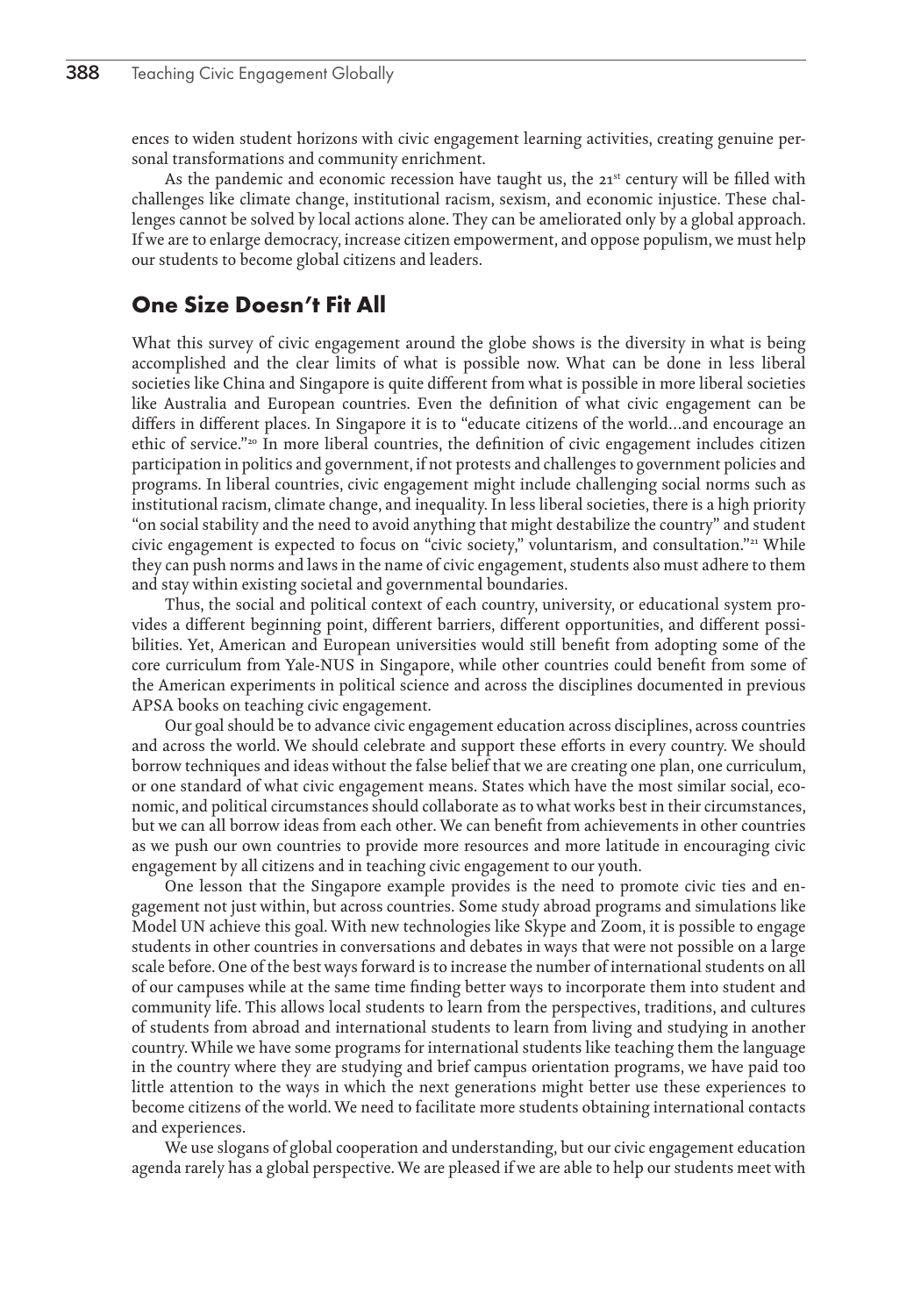local officials to promote a policy proposal or if more of them register and vote in national elections. But as many of the chapters in this book indicate, there are deeper possibilities of global civic learning such as critical study abroad programs with a civic engagement focus. There are opportunities to turn our campuses into incubators for global citizens. Previous decades have brought the invention of programs like the Peace Corps in the US to send former college students around the globe on missions of peace. What will be the equivalent of the Peace Corps in the post-pandemic era? We have yet to invent and advocate for such programs today. The challenges of our time demand that we do so now.

# **A New Era of Civic Engagement**

So civic engagement has entered a new phase—global, diverse, and inventive. A beginning agenda for teaching civic engagement globally must include:

- 1. Better recognition and greater funding at the national and university levels for critical civic engagement education.
- 2. New laws mandating minimum levels of civic engagement education for all students.
- 3. Requiring civic engagement education at elementary and high school levels.
- 4. Increased civic engagement education at community colleges and vocational education programs as well as at four-year colleges and universities.
- 5. Developing model civic learning programs in countries around the world including both less liberal and more liberal countries from autocracies to mature democracies.
- 6. Developing civic engagement activities which create genuine personal transformations and community enrichment rather than activities which train students only for passive citizenship.
- 7. Adding to the scholarship on teaching civic engagement globally by promoting the publication of research on civic education in refereed journals and university press books.
- 8. Adopting civic engagement education as a core function of national and international educational associations such as AAC&U and APSA.
- 9. Making teaching civic engagement a meaningful component of promotion, merit, and tenure decisions for faculty.
- 10. Increasing the number of international students on our campuses and providing better opportunities for them to share their insights with domestic students.
- 11. Developing large national programs to encourage the creation of global citizen leaders through programs like study abroad and expanded Peace Corps programs, perhaps under the auspices of the United Nations.
- 12. Adopting a new United Nations Declaration or an Amendment to the 2018 UN Youth Declaration which focuses on building youth world citizenship and the need for critical civic engagement education worldwide.

There is much work to be done to provide civic engagement education globally. Much of it can be done in our own classrooms or locally at our own educational institutions. But some of it will require new national and international commitments and resources. For this we will need not to